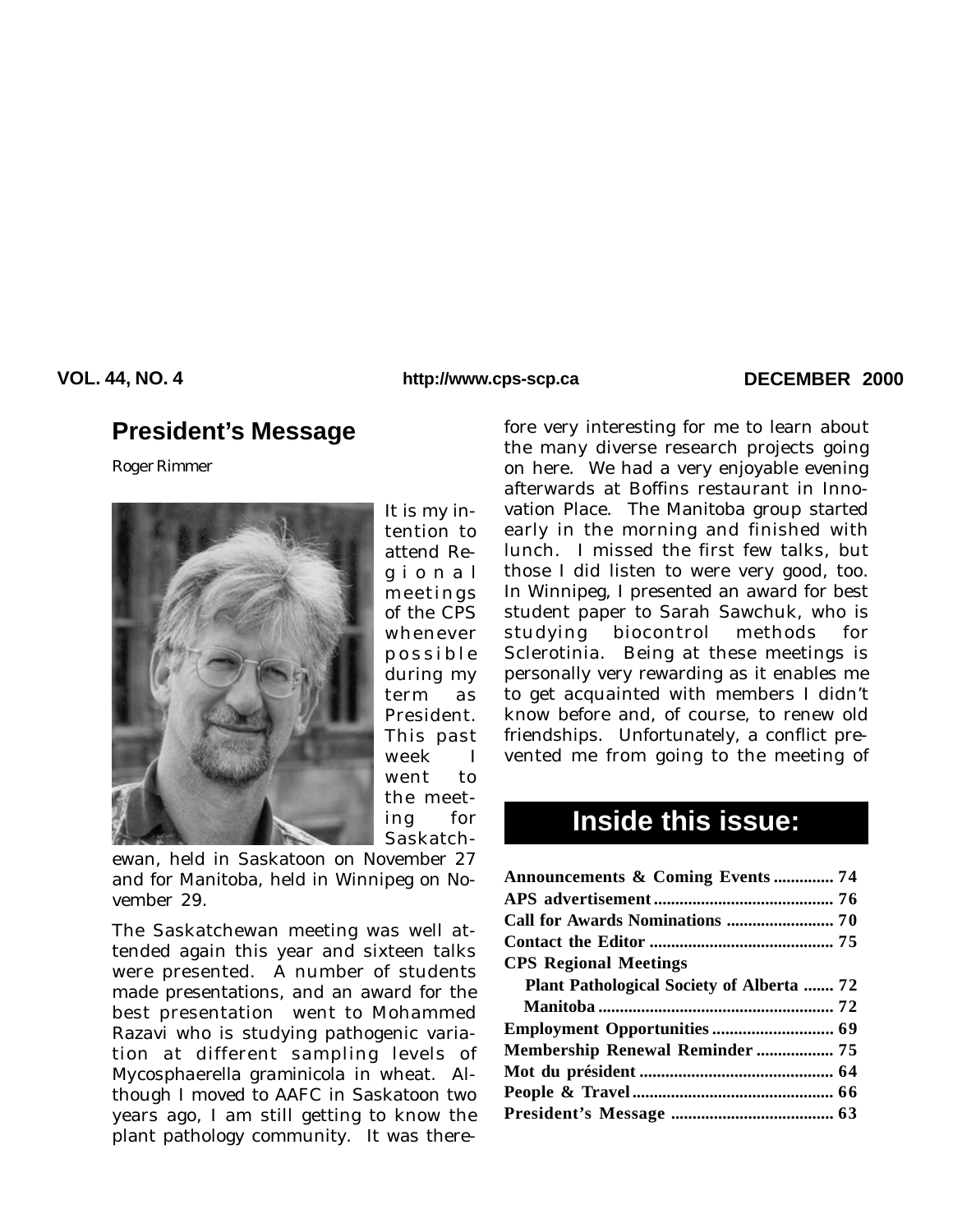the Plant Pathology Society of Alberta in Edmonton a couple of weeks ago. However, Karen Bailey, the Vice-President, was able to represent the CPS Board there.

Regional groups and the meetings they hold are a very important part of our Society. It is at this level that most interactions take place between plant pathologists and colleagues from other disciplines such as plant breeders, entomologists, agrono-

mists and people from the industry in general. At the annual meeting in Victoria this year the membership agreed on an increase in the budget for Regional meetings. There is

*"I am especially impressed with the quality of work being done by our younger members and students. Who knows where the science of plant pathology will be in twenty years from now, but I am confident that it will be in capable hands."*

now additional money available for Regional groups to improve their meetings, for instance by bringing in guest speakers. Any time during the year, a request for funds with a brief justification can be submitted to a Board Member, and the Board will try to make a quick decision via email. A financial statement regarding the expenditures needs to be provided after the event.

Lately, I have been impressed with the great range of interests and diversity of talents within our membership and the creativity and commitment to provide excellent services and conduct exciting research within the broad encompass of our discipline. I am especially impressed with the quality of work being done by our younger members and students. Who knows where the science of plant pathology will be in twenty years from now, but I am confident that it will be in capable hands.

In December there will be a teleconferencing amongst the nine Board Members which usually takes up a substantial part of a day. Some of the main issues this time are electronic publishing of the *Canadian Journal of Plant Pathology*, a revision of the book 'Diseases of Field Crops of Canada', spearheaded by Karen Bailey,

Bruce Gossen and Robin Morrall, and whether the CPS needs to hire a person to look after time consuming tasks such as membership renewal, web site maintenance and maybe some committee work.

The Board will also discuss whether or not we should be involved in an organisation called Plant Canada. Currently it consists of two societies, the Canadian Botanical Society and the Canadian Society of Plant

> Physiologists. Briefly, the purposes of Plant Canada are to organize and sponsor regular, scientific meetings and workshops under a national umbrella for plant science

and related disciplines in Canada, to operate and maintain a strong communication network among the member societies and their individual members, and to be a effective source for public education and advocacy in plant sciences. I think that joint meetings with these two societies would be of interest to us.

Finally, I'd like to wish all of you a happy holiday season and a prosperous and successful new year. January  $1^{st}$  2001 is, of course, the real start of the 3rd millennium, bringing to a close the  $20<sup>th</sup>$  century. There is no doubt that the future will be challenging for mankind and that plant disease problems will continue to be a major constraint on plant production. I wish you all well and hope you are looking forward to the challenge of the future as much as I am.

### Mot du président

J'ai l'intention d'assister aux réunions régionales de la SCP aussi souvent que possible durant mon mandat présidentiel. La semaine passée, je suis allé à la réunion régionale de la Saskatchewan, qui a eu lieu à Saskatoon le 27 novembre, et à celle du Manitoba qui a eu lieu à Winnipeg le 29 novembre.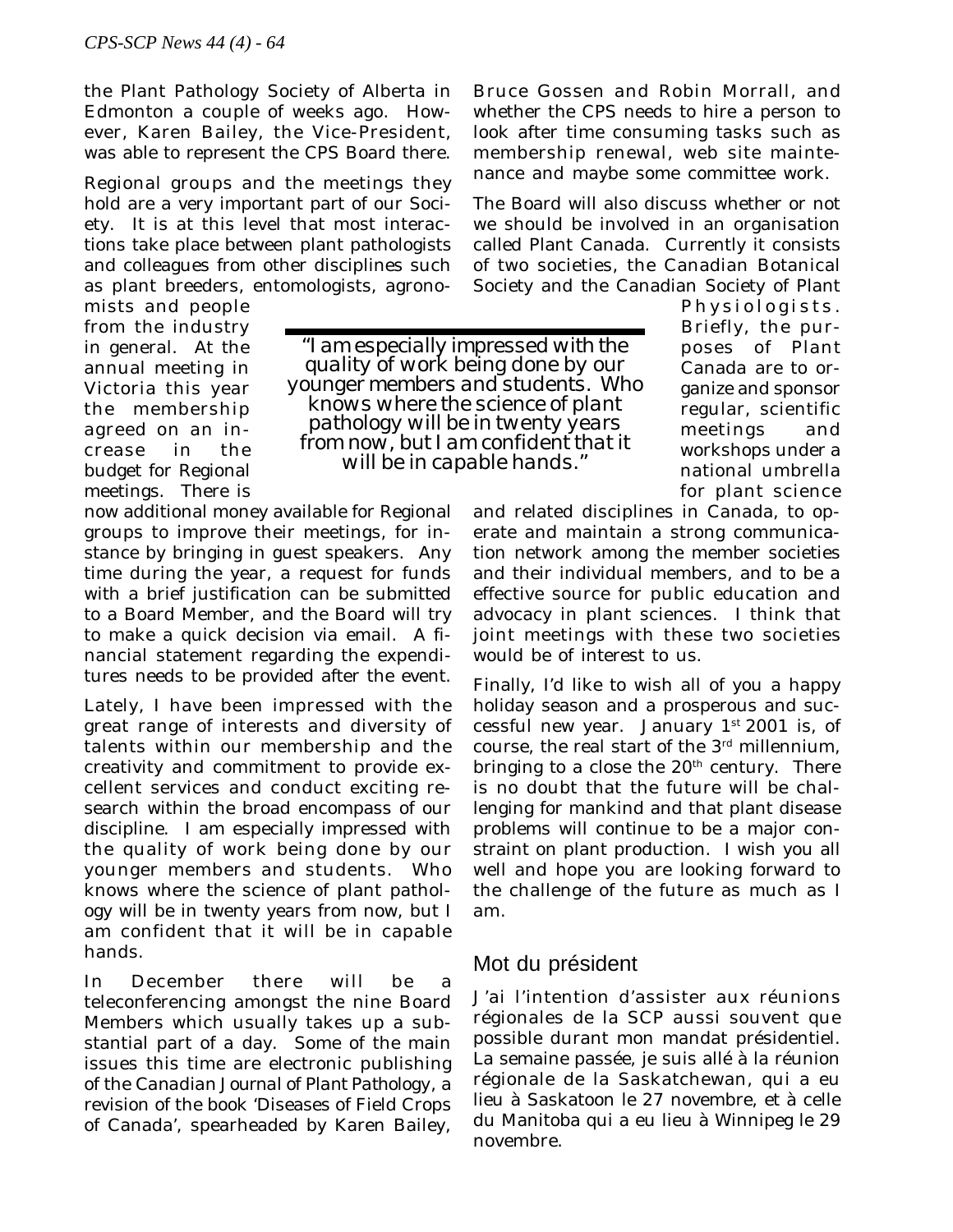La participation à la réunion de la Saskatchewan fut bonne cette année encore, et seize communications y furent présentées. Plusieurs étudiants ont fait des présentations et un prix pour la meilleure communication a été attribué à Mohammed Razavi qui étudie la variation pathologique en fonction du niveau d'échantillonnage du *Mycosphaerella graminicola* dans le blé*.* Même si j'ai été transféré à AAC à Saskatoon il y a deux ans, il me reste encore beaucoup à connaître sur le groupe de phytopathologistes. Ce fut donc très intéressant pour moi d'en apprendre sur les projets nombreux et diversifiés en cours ici. Nous avons ensuite eu une soirée très agréable au restaurant Boffins à Innovation Place. Le groupe du Manitoba a commencé tôt le matin et a terminé pour le dîner. J'ai raté les premières communications, mais celles auxquelles j'ai pu assister ont été très bonnes aussi. À Winnipeg, j'ai présenté le prix pour la meilleure communication étudiante à Sarah Sawchuk qui étudie la lutte biologique contre le *Sclerotinia*. Je trouve personnellement gratifiant d'assister à ces réunions parce que je peux ainsi connaître des membres qui m'étaient jusqu'alors

agronomes et les gens de l'industrie en général. À la réunion annuelle à Victoria cette année, les membres se sont mis d'accord pour augmenter le budget pour les réunions régionales. Il y a maintenant plus d'argent pour les groupes régionaux afin de leur permettre d'améliorer leurs réunions, en invitant des conférenciers par exemple. N'importe quand durant l'année, une demande de fonds accompagnée d'une brève justification peut être soumise à un membre du Conseil d'administration, et le Conseil essayera de prendre rapidement une décision par courriel. Après l'événement, un état financier des dépenses encourues doit être produit.

Dernièrement, j'ai été impressionné par la grande variété des intérêts et la diversité des talents de nos membres, et par la créativité et l'engagement à founir d'excellents services et à effectuer de la recherche emballante dans les champs de notre vaste discipline. Je suis particulièrement impressionné par la qualité du travail effectué par nos plus jeunes membres et par les étudiants. Qui sait où sera rendue la phytopathologie dans vingt ans, mais je suis sûr qu'elle reposera entre des mains expertes.

En décembre, nous tiendrons une

inconnus et, bien entendu, renouer avec de vieilles amitiés. Malheureusement, un conflit d'horaire m'a empêché d'assister à la réunion de la Société de

*"Je suis particulièrement impressionné par la qualité du travail effectué par nos plus jeunes membres et par les étudiants. Qui sait où sera rendue la phytopathologie dans vingt ans, mais je suis sûr qu'elle reposera entre des mains expertes."*

phytopathologie de l'Alberta à Edmonton il y a une couple de semaines. Cependant, Karen Bailey, vice-présidente, fut en mesure d'y représenter la SCP.

Les groupes régionaux et les réunions qu'ils organisent jouent un rôle très important dans notre Société. C'est à ce niveau que se situent la plupart des interactions entre les phytopathologistes et les collègues d'autres disciplines tels que les améliorateurs, les entomologistes, les conférence téléphonique entre les neuf membres du Conseil, ce qui prend habituellement une bonne partie de la journée.

Parmi les principaux sujets figurent la publication électronique de la *Revue canadienne de phytopathologie*, la révision du livre « Diseases of Field Crops in Canada », chapeautée par Karen Bailey, Bruce Gossen et Robin Morrall, et la question à savoir si la SCP a besoin d'embaucher une personne pour s'occuper de tâches fastidieuses comme le renouvellement de l'adhésion des membres, l'entretien du site Web, et peut-être des travaux reliés aux comités.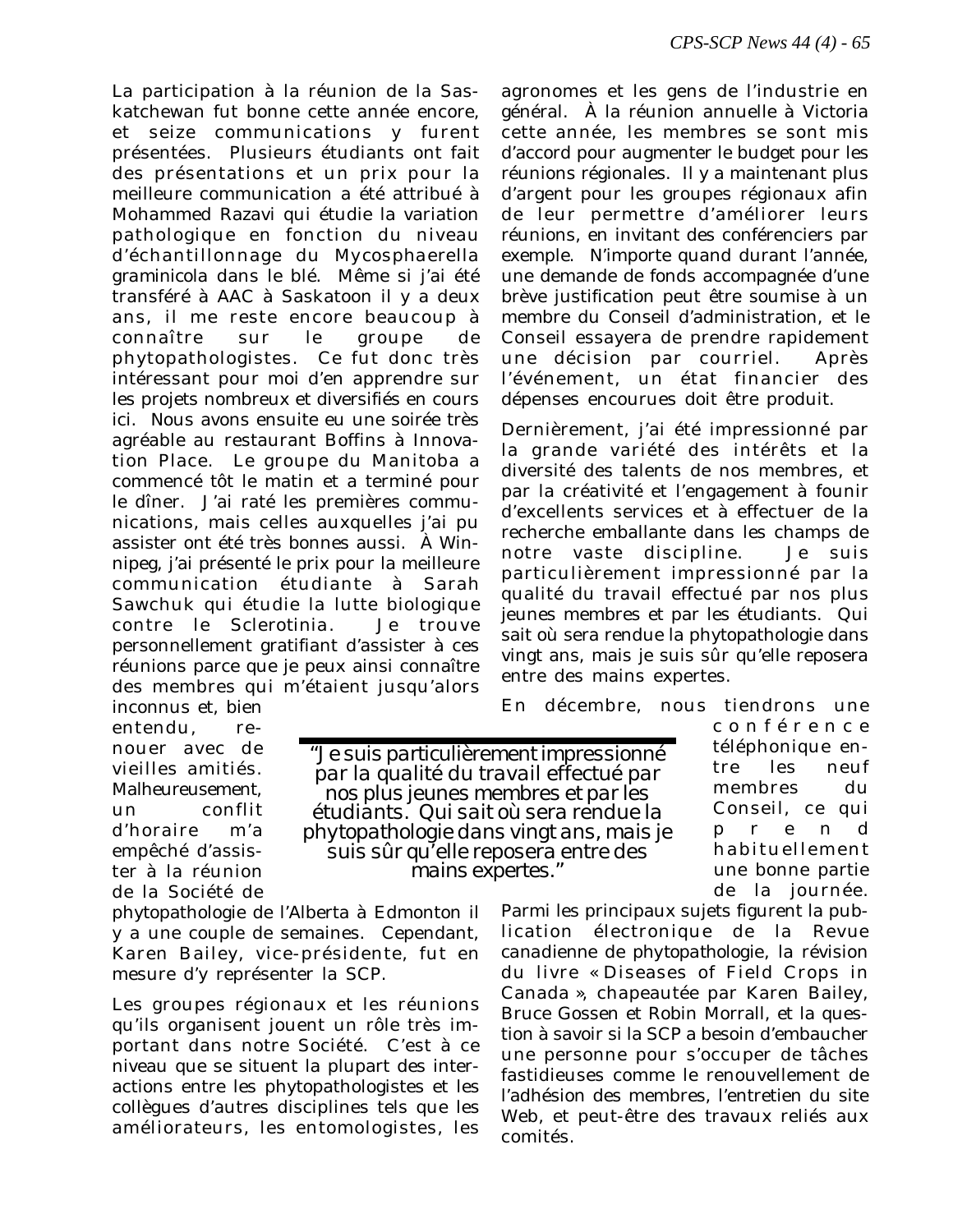

TRADUCTIONS SCIENTIFIQUES

### *Beyond the words Au-delà des mots*

A translation service for your technical and scientific documents specifically in the field of biological sciences

Un service de traduction pour vos documents techniques et scientifiques dans le domaine des sciences biologiques

## **Les Traductions scientifiques PaRi**

Jean-Guy Parent, Ph.D. Claude Richard, Ph.D.

1906, rue Notre-Dame, L'Ancienne-Lorette (Québec) G2E 3C9 418-656-0050 418-872-6025 Fax : 418-656-6750 Internet : pari@mediom.qc.ca

Le Conseil discutera également de la pertinence d'une implication dans l'organisme appelé « Plant Canada ». Actuellement, il est constitué de deux sociétés, la Société botanique du Canada et la Société canadienne de physiologie végétale. En gros, les buts de « Plant Canada » sont d'organiser et commanditer, dans un cadre national canadien, des réunions et ateliers scientifiques courants pour les sciences végétales et autres disciplines connexes au Canada, de gérer et soutenir un vigoureux réseau de communications entre les sociétés et leurs membres, et de constituer une référence pour l'éducation du public et un plaidoyer pour les sciences végétales. Je crois que des réunions conjointes avec ces deux sociétés ne seraient pas dénuées d'intérêt pour nous.

Pour terminer, je veux vous souhaiter de joyeuses vacances et une nouvelle année prospère remplie de succès. Le 1<sup>er</sup> janvier 2001 est, bien sûr, le vrai début du 3e millénaire, mettant fin au 20<sup>e</sup> siècle. Sans aucun doute, l'avenir sera plein de défis pour l'humanité et les problèmes phytosanitaires continueront d'être de sérieuses contraintes pour les productions végétales. Je vous souhaite une bonne santé et j'espère que vous désirez autant que moi vous mesurer aux défis de demain.

## **People & Travel**

Dr. **Prem Kharbanda**, research scientist at the Alberta Research Council (ARC), was honored in October at the 2000 Alberta Science and Technology (ASTech) Leadership Awards gala in Edmonton, Alberta, as this year's recipient of the AVAC/ASTech Innovation in Agricultural Science prize.

Since joining ARC in 1983, Dr. Kharbanda has been instrumental in preventing the spread in Alberta of blackleg disease in canola, utilizing an innovative combination of applied research involving cultural, chemical and biological methods, disease monitoring and technology development strategies.

Blackleg is one of the most destructive diseases of canola. In fact, it almost wiped out the Australian canola industry in 1972. Over the past 10 years, it has cost Saskatchewan producers about \$500 million in lost revenue.

His most recent accomplishment is the development and validation of an immunoassay kit—Blackleg Alert™—for rapid diagnosis of blackleg in canola. This kit is now commercially available to agricultural producers. Currently, Dr. Kharbanda is working on developing new methods for biological control of blackleg and other diseases, using suppressive compost.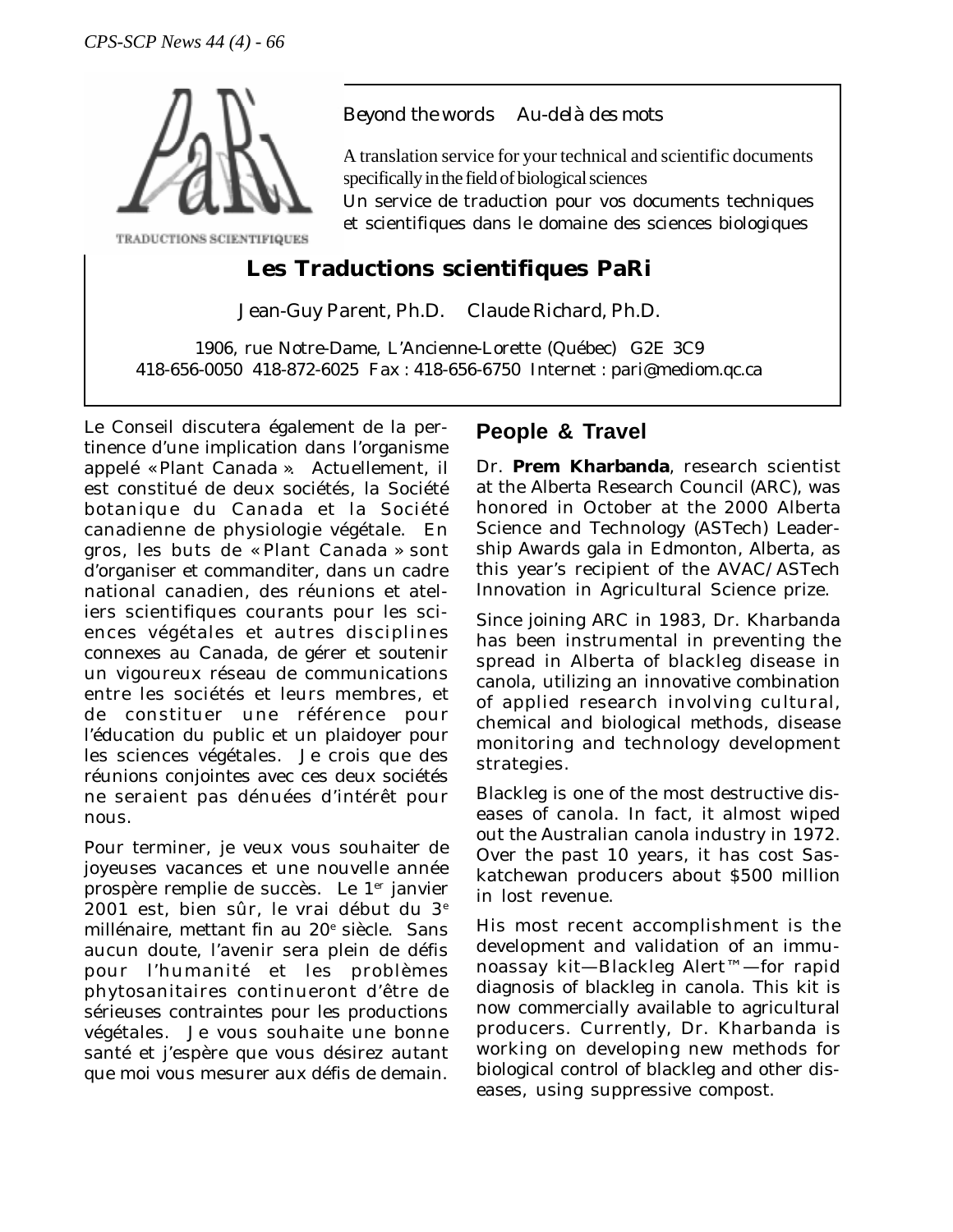## **10th European Cereal Rusts and Powdery Mildews Conference**

James Chong, Tom Fetch, and Brent McCallum from the Cereal Research Centre AAFC in Winnipeg attended the  $10<sup>th</sup>$ European Cereal Rusts and Powdery Mildews Conference in Budapest, Hungary from Aug. 28 to Sept. 1, 2000. Dr. Chong presented a paper entitled "Inheritance of resistance to two Puccinia coronata isolates in a partial resistant oat line MN841801". This meeting was a good opportunity to meet with leading scientists from around the world that work with cereal rusts and powdery mildew. Approximately 120 people attended the meeting and the eastern European researchers were well represented. Topics ranging from Genetics of Resistance and Population Dynamics to Molecular, Biochemical, and Physiological aspects of Host-Parasite interactions were presented. The meeting included a visit to the Agricultural Research Institute of the Hungarian Academy of Sciences at Martonvàsàr located 30 km west of Budapest. This institute is situated on the grounds of the Brunszvik mansion and was very impressive. Dr. Roy Johnson, from the UK, gave a very nice tribute to Dr. Peter Dyck and his contribution of the Thatcher near-isogenic leaf rust differential lines that are now being used worldwide. This meeting is held every four years, and will be held in 2004 at the John Innes Centre in Norwich, UK. The main organizer for the next meeting is Dr. James Brown.

## **International Conference on Biotechnology in Agriculture**

Greenhouse pathologist, Dr. Raj Utkhede, participated in the International Conference on Biotechnology in Agriculture at Al-Salt, Jordan from September 5 to 7, 2000. The conference was attended by more than 100 scientists from 27 countries. Dr. Utkhede presented an invited talk on "Genetic transformation of *Pantoea agglomerans* to improve its efficiency for apple production". The conference provided an important forum for networking with colleagues, keeping up to date with latest developments in biotechnology and developing new collaborative projects. After the conference, he had discussions with the Dean of the Faculty of Agricultural Technology, Head of the Department of Biotechnology, on a collaborative research project between the Al-Balqua University, Al-Salt, Jordan and the Pacific Agri-Food Research Centre – developing biological control for diseases of crop plants that are of economic importance to both countries.

**Kan-Fa Chang** and **Sheau-Fang Hwang** were invited by the Heilongjiang Academy of Sciences, Institute of Applied Microbiology (IAM) to travel to Harbin, People's Republic of China to discuss cooperative projects between IAM and Alberta Agriculture's Crop Development Centre South (CDCS), and to give seminars, workshops and lectures. En route, they stopped at the National Chung Hsing University at Taichung, Taiwan to attend the Third International Symposium on *Rhizoctonia* from 17-20 August, 2000. The symposium was attended by 212 delegates from 28 countries and included 33 oral presentations and 41 posters covering *Rhizoctonia*-induced diseases on more than 28 crops. Sheau-Fang, co-author with K.F. Chang, B.D. Gossen, G.D. Turnbull and R.J. Howard presented a paper on "Etiology and chemical control of *Rhizoctonia* seedling blight and root rot in chickpea". They also stopped in Beijing to attend the First Asian Conference on Plant Pathology on August 25-28 and visited the Tianjin Institute of Plant Protection, southwest of Beijing. Researchers from Brazil, Canada, Italy, Spain, United Kingdom and United States also attended the conference and Dr. Chang gave a presentation entitled "Major diseases of herbal crops in the prairie provinces, Canada".

**Mr. Xiao Xiang Zhao**, Head of Biotechnology Laboratory at the Institute of Applied Microbiology Institute (IAM), Heilongjiang Academy of Sciences, Harbin, China was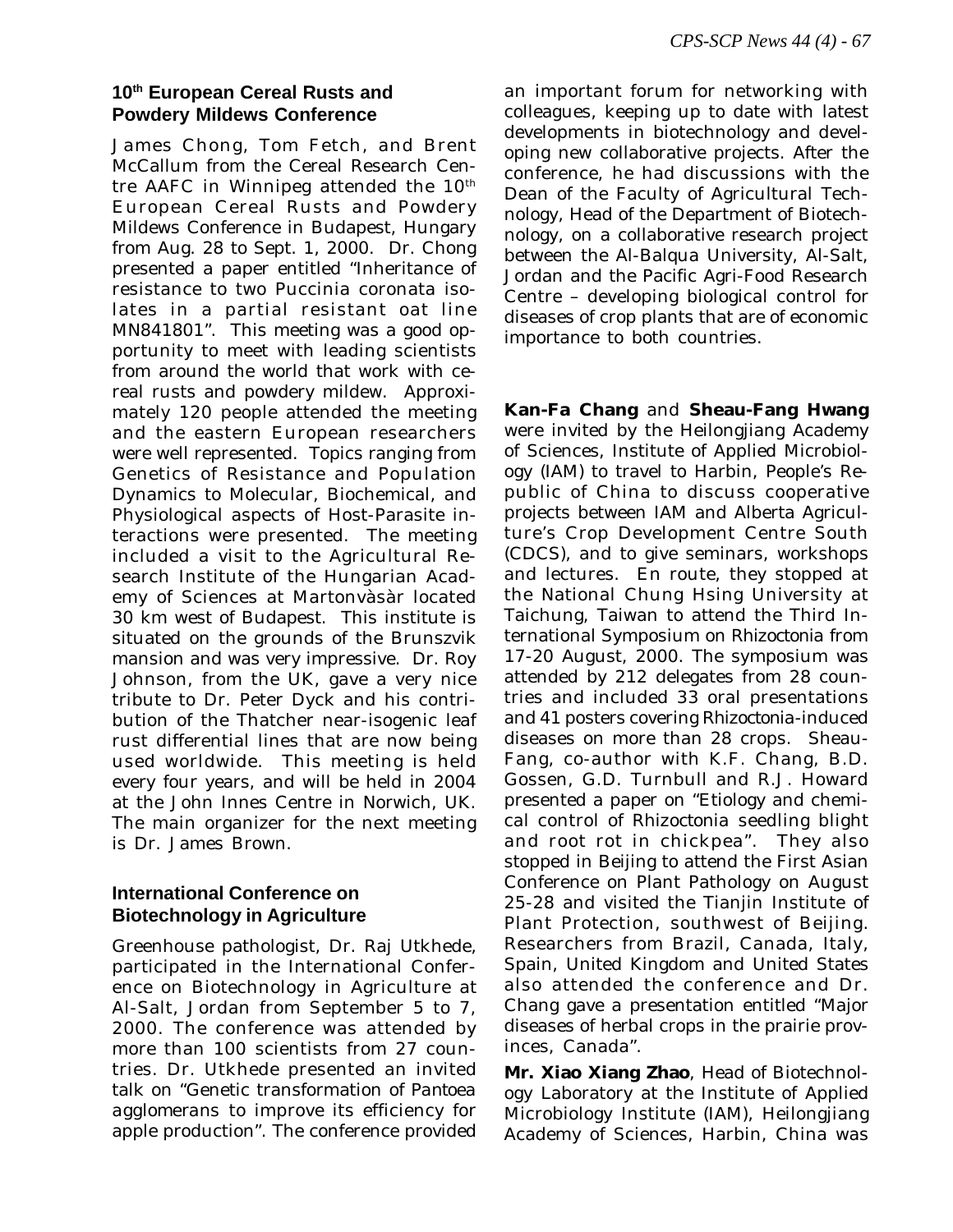invited by Dr. Ron Howard to visit CDCS for six months to study biological control of soil-borne diseases on *Echinacea* crops, under the supervision of Dr. Kan-Fa Chang. Mr. Zhao arrived at CDCS on September 5. CDCS signed a Memorandum of Understanding with IAM in 1999 to facilitate joint research projects and staff exchanges such as Mr. Zhao's visit to CDCS.

### **Vanterpool Award**

Congratulations to Ms. **Cheryl Cho** of the AAFC Saskatoon Research Centre, who is the first graduate student to win the Vanterpool Award for two consecutive years. This prize, valued at \$1,200, is awarded to the University of Saskatchewan plant pathology graduate student who has achieved the highest proficiency in terms of academics, publications and presentations. Dr. **Bruce Gossen** is Cheryl's graduate supervisor.

**Jeannie Gilbert** traveled to Berlin in September 2000 to participate in the  $6<sup>th</sup>$  European Fusarium Seminar. This international meeting takes place every two years (or three if a major congress such as the ICPP coincides). This year's meeting was hosted by the institutes of the BBA and FU, which in English translate to Institute for Plant Virology, Microbiology and Biological Safety, and the Free University. The sections of the meeting, with oral presentations and posters, were divided into Taxonomy and Genetics, Plant Pathology, Plant Breeding, Plant Protection and Toxicology, of which the first two were best represented, a bonus for plant pathologists. It was an opportunity to meet old friends and acquaintances and even plan some work with a friend from Germany. Another plus was arriving on Sunday morning and having a few hours (somewhat jetlagged) to discover the old centre of Berlin and trace the remnants of the wall. Randy Clear and Jeannie visited Potsdamer Platz and viewed all the major construction underway. The Brandenburg Gate was dwarfed by the new buildings, but later in the week we were able to walk down Unter den Linden to view the gate in all its elegance. The banquet was held at the historic Schloss Cecelienhof in Potsdam, a Tudor structure amidst a lovely park-like setting which provided a wonderful opportunity to wander for an hour or so before dinner was served.

**Michéle Heath** (University of Toronto) visited the Plant Pathology Department at the University of California at Davis at the beginning of October to give a seminar on "Cellular signalling and interactions between plants and biotrophic fungal parasites". In return, she was treated to a quick and alcohol-free tour of the historic wineries in the nearby Napa Valley.

Dr. **Greg Martin** (Boyce Thompson Institute, Cornell University) visited the Botany Department at the University of Toronto at the end of October to talk with the plant - microbe and plant – insect interactions group. He presented a departmental seminar entitled "Recognition and signalling events involved in resistance to bacterial speck disease in tomato" and imparted the news that the genome of *Pseudomonas syringae* pv. *tomato* was sequenced by a group of collaborators in the US in about 6 weeks, and will soon be available on the web.

The Western International Forest Disease Work Conference was held at Waikoloa, Hawaii, in August. Four CPS members from the Pacific Forestry Centre attended - **Abul Ekramoddoullah** presented a poster "Characterization of a defense responsive PR-10 gene in sugar pine" in a poster session chaired by **Rona Sturrock**. **Simon Shamoun** chaired a panel on "Application of biological control to vegetation management in forestry" and presented a paper "Development of biological control strategy for management of forest weeds in Canada." Rona also presented a paper "Infection of roots of coastal Douglas-fir by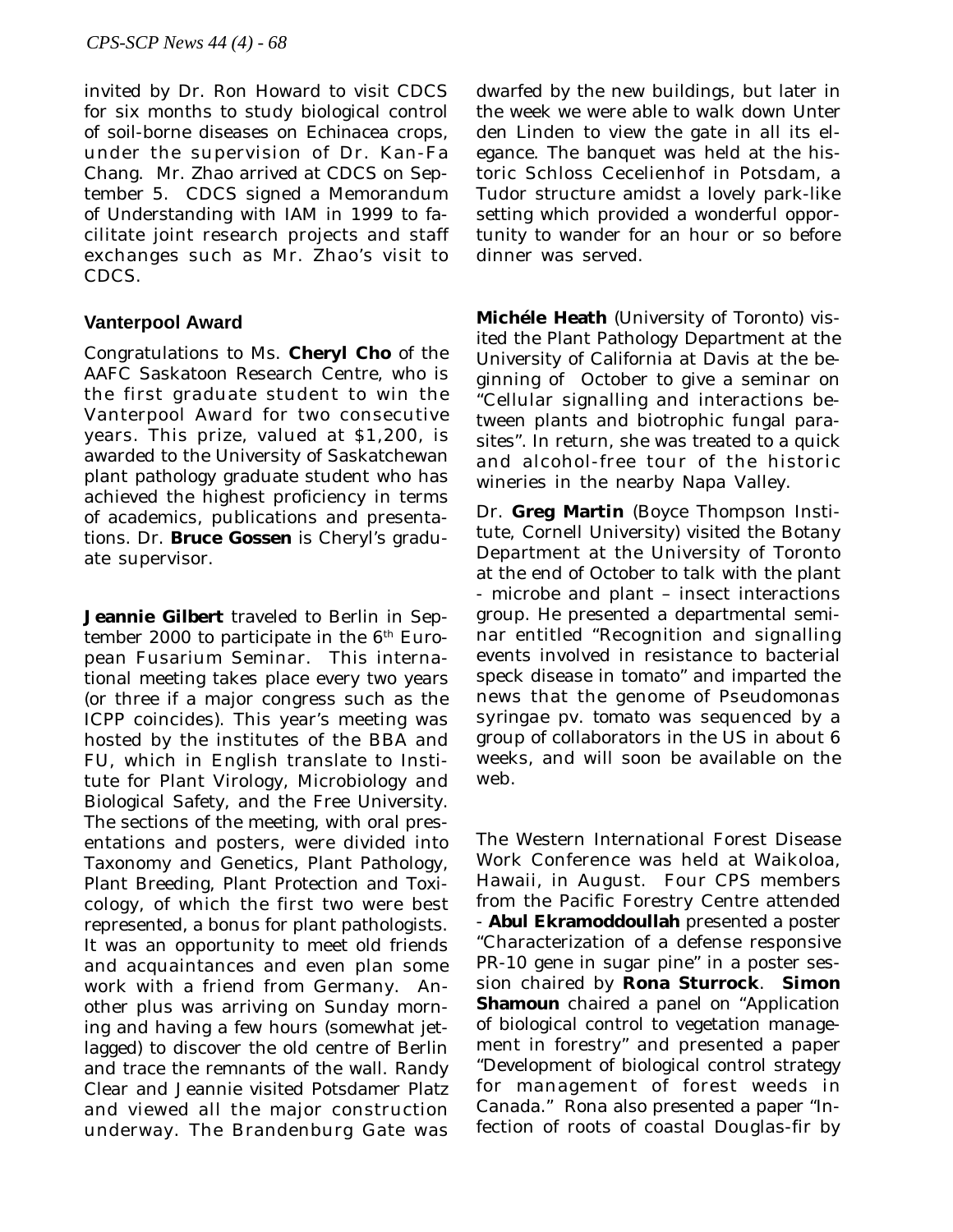*Phellinus weirii.*" **Rich Hunt** chaired the rust committee lunch. **Kathy Lewis** from the University of Northern British Columbia also presented a poster "Impacts of partial cutting in sub-boreal spruce forests on stand structure and spread of tomentosus root disease."

Dr. **Gene Van Arsdel**, who is currently working as a volunteer on white pine blister rust with the USFS in New Mexico visited **Rich Hunt** on Nov. 27. They viewed resistance selections of western white pine at the Cowichan Lake Research Station and discussed blister rust pathology.

## **Employment**

**Position available** at Pacific Agri-Food Research Centre (Agassiz) for a molecular plant pathology technician. This is a term position for 6 months-full time. The salary is from \$34,236 - \$41,652 per annum (EG-02). The selected candidate will perform standard Plant Pathological techniques, such as isolation of plant pathogens, preparing pure cultures of pathogens and biological agents, testing Koch's postulate *in vitro* and *in vivo*. They will also be performing molecular techniques such as restriction fragment length polymorphisms, hybridizations by dot blots, and polymerase chain reaction to identify unique sequences of DNA in different fungal and bacterial species. The sequences will be used for diagnostics, detection and population dynamic studies. University graduation with B.Sc. Degree in Plant Pathology, Molecular Biology, microbiology, Plant or Biological Sciences or an acceptable combination of education, training and/or experience is required.

For details check http://www.psccfp.gc.ca/jobs/p014601e.htm

Send your application to:

Public Service Commission of Canada, Sinclair Centre, 210-757 West Hastings Street, Vancouver, BC, V6C 3M2 FAX: (604) 666-6808

### **Research Plant Pathologist / Weed Technologist**

Eco-Care Technologies Inc. (Sidney, B.C., Canada) is seeking a person with expertise in Plant Pathology and/or Weed Science to work on developing ecologically responsible pesticide products for the home garden market.

Eco-Care is an innovative R & D company with a long-term partnership with one of the leading European companies in environmentally friendly plant care. It has a well-established track record in discovering, developing and delivering products to the market place. Products developed by Eco-Care are currently being sold worldwide by several marketing companies.

The position involves all aspects of product research, from innovative ideas for new actives, to bioassays and developing suitable formulations. Candidates must have a minimum of a B.Sc. degree in a pertinent field. Ideally, applicants should also have experience in growing plants and pesticide usage. Key desired attributes are flexibility and the ability to learn new skills. Tasks done on a typical day may include spraying tests, recording and analyzing data, plot maintenance, formulation development and general clean-up. The position is full time, with a starting date of February 1, 2001, if a suitable candidate is found by that date. Salary is commensurate with education and experience.

Please submit a resume or curriculum vitae with 3 references and publications to:

Dr. Fred Sedun, Eco-Care Technologies, 10555 West Saanich Road, Sidney, BC, V8L 5L6

For further information, contact Fred at:

phone: (250) 656-5555

email: fred@ecocare.bc.ca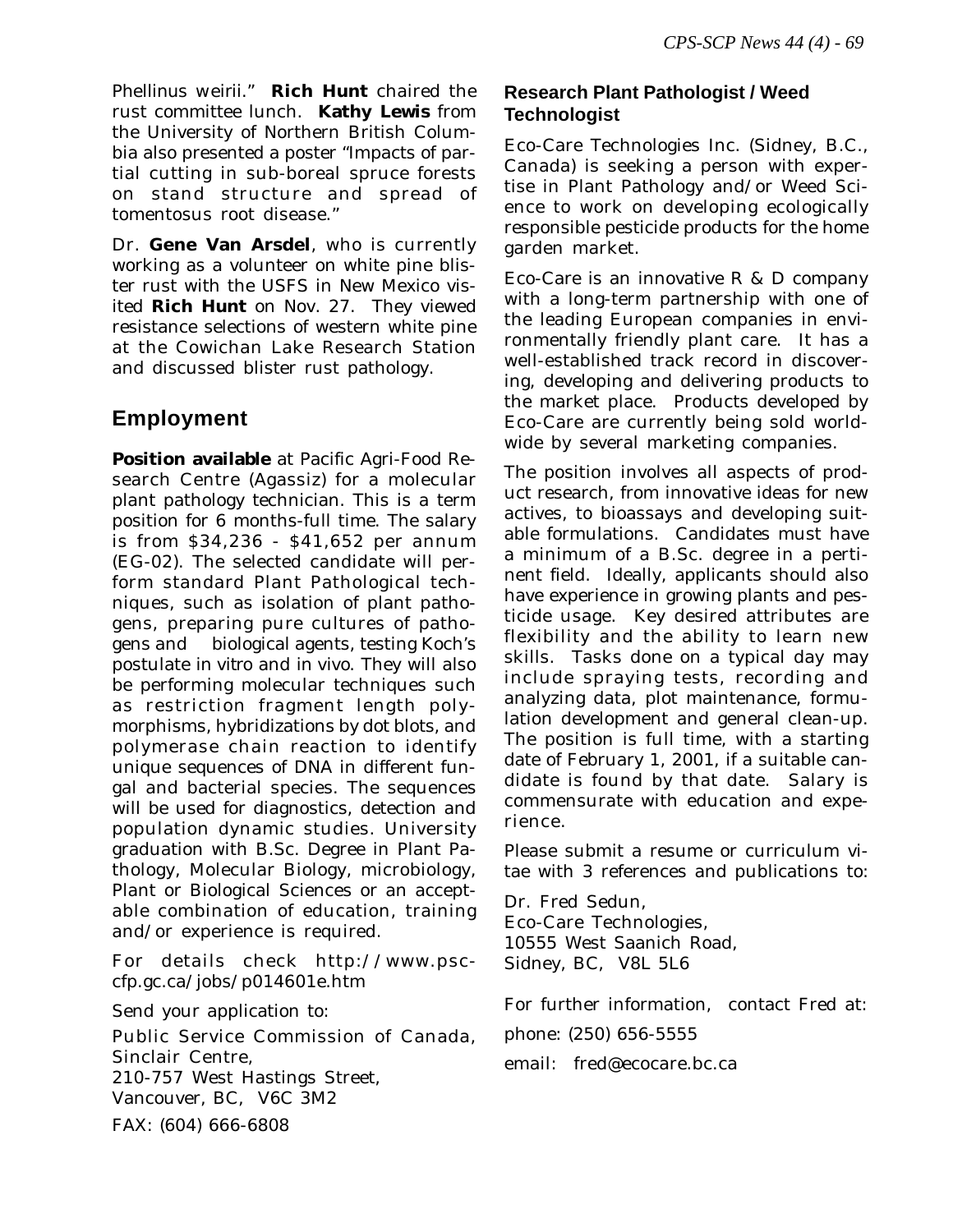## **Call for Nominations: 2001 CPS Awards**

The CPS Awards represent an important means of acknowledging the contributions of our members to our society, to the science of plant pathology and to the community in which we live. Please take time to consider and discuss with your CPS colleagues worthy candidates for the awards listed below. A list of previous recipients of these awards is displayed on page v of the Membership Directory.

Awards Committee members: Ron Knox (Chair), Sue Boyetchko, Verna Higgins, Khalid Rashid and Brent McCallum.

1. Honorary Member

The nominee can be any person who has rendered eminent service to plant pathology and shall normally not be a member of the Society.

2. Fellow

Nominees shall be regular members of the Society who have rendered outstanding service to the Society and to the profession of plant pathology.

3. Award for Outstanding Research

This award is intended to recognize outstanding research in plant pathology in Canada. As the Society's most prestigious award, consideration is given to research involving new concepts, the discovery of new phenomena, or principles in plant pathology or novel application of existing principles.

4. Gordon J. Green Outstanding Young Scientist Award

The award is intended to recognize the contribution of a junior scientist, judged to have had a major impact on plant pathology in Canada. Nominees for this award must be under 45 years of age throughout the calendar year in which the award is both announced and made. Nominees need not be members of the Society, nor need they be domiciled in Canada. Recipients shall be judged to have made an outstanding contribution to plant pathology in Canada on the basis, not only of demonstrated competence, but also of one or more of the following special criteria:

1) superior research accomplishment, either as a single contribution or as a series of associated endeavours, in plant pathology or in a related field,

2) meritorious contribution to plant pathology scholarship or literature, whether or not this is based upon the recipient's own original research, and whether or not it be based upon predominantly Canadian material,

3) unusually valuable practical application of scientific or technological expertise, and

4) significant leadership in plant pathology.

5. Graduate Student Travel Award

This is a new award initiated by the current board in 1999. The purpose of this award is to provide reimbursement to selected graduate students to attend the Annual Meeting of the CPS.

### Instructions

If you wish to nominate someone for the Graduate Student Travel Award, please read the terms of reference for this award [next item] in this issue of *CPS-SCP New*s. If you wish to nominate someone for any other award, please send me 5 copies of:

1) a short letter of nomination indicating why this candidate should be considered for the award,

2) a citation prepared according to the style of previously published citations in the *Canadian Journal of Plant Patholog*y, and

3) a recent curriculum vitae of the nominee before March 15, 2001 deadline. If you do not receive confirmation that I have received your material, please contact me immediately.

### Reminder

As to the Dr. and Mrs. D.L. Bailey Award, it ceased to exist in 1999 according to CPS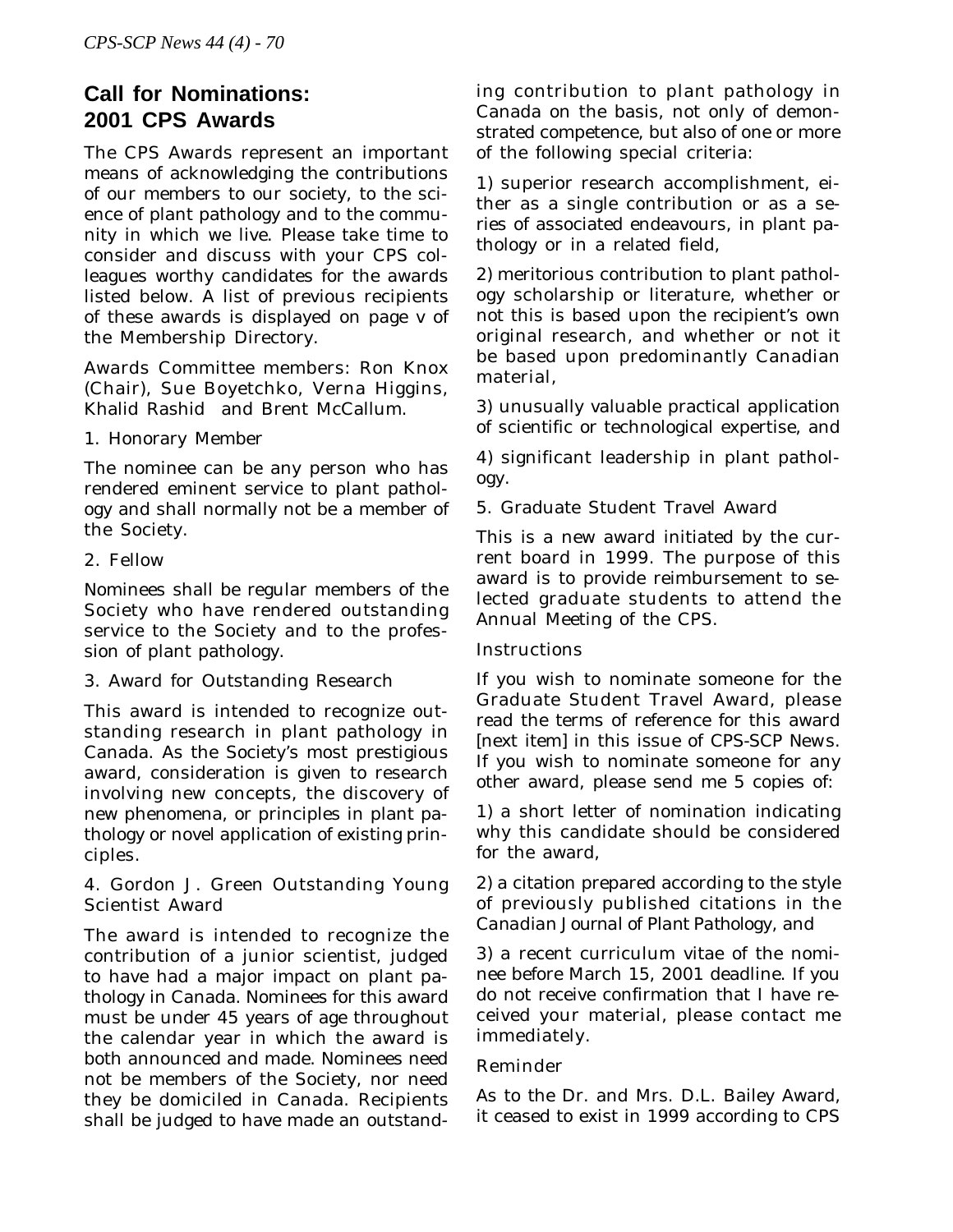by-laws. Money in the Bailey award fund has been assigned to the Best Student Presentation Awards. Finally a notice for registration to the contest for the Best Student Presentation Awards will be posted in the March issue of *CPS-SCP New*s.

Ron Knox

Chair, CPS Awards Committee

Semiarid Prairie Agricultural Research Centre

Agriculture and Agri-Food Canada

Box 1030, Swift Current SK S9H 3X2

Phone: (306) 778-7262

FAX: (306) 773-9123

Email: knoxr@em.agr.ca

Graduate Student Travel Award -Terms of Reference

Canadian Phytopathological Society

Purpose

To provide financial reimbursement to selected graduate students to attend the Annual Meeting of the CPS.

### Guidelines

1. There shall be 2 travel awards given annually by the CPS, each for a value of \$300 per student.

2. Applications for awards should be ranked by the Awards Committee of CPS, and a recommendation made to the President of CPS no later than 8 weeks prior to the meeting.

3. The financial reimbursement shall be used to offset travel, accommodation, registration, or other related meeting costs.

4. The travel award applications can be made from any postsecondary institution (in Canada or elsewhere) and the student need not be a member of CPS.

Application procedure

1. The student shall provide 5 copies of the application (an original and 4 photocopies) and forward them to the Chair of the CPS Awards Committee by March 1 of the year of the CPS annual meeting.

2. The student must be registered in a Master's level or PhD degree program at the time of application and undertake a research project in the area of plant pathology.

3. The application must include:

a) A copy of the abstract of the presentation to be published in the *Canadian Journal of Plant Patholog*y

b) A one-page statement from the student outlining the significance of the research to be presented and its scientific, economic and/or societal implications.

c) A letter of support from the senior supervisor outlining the student's research and academic abilities and other evidence of scholarship.

d) A brief (2-page) resume of the student's background and relevant experience.

e) Academic transcripts inclusive of undergraduate and graduate training (one original copy should be attached, if available).

Criteria for selection

Applications will be ranked based on scholastic performance, significance of the research conducted, and other evidence of contributions to the field of plant pathology. Applicants will be notified of the outcome of the committee's deliberations 6 weeks prior to the annual meeting. The successful students will be presented with a cheque at the CPS Banquet. All travel and other arrangements are the responsibility of the student.

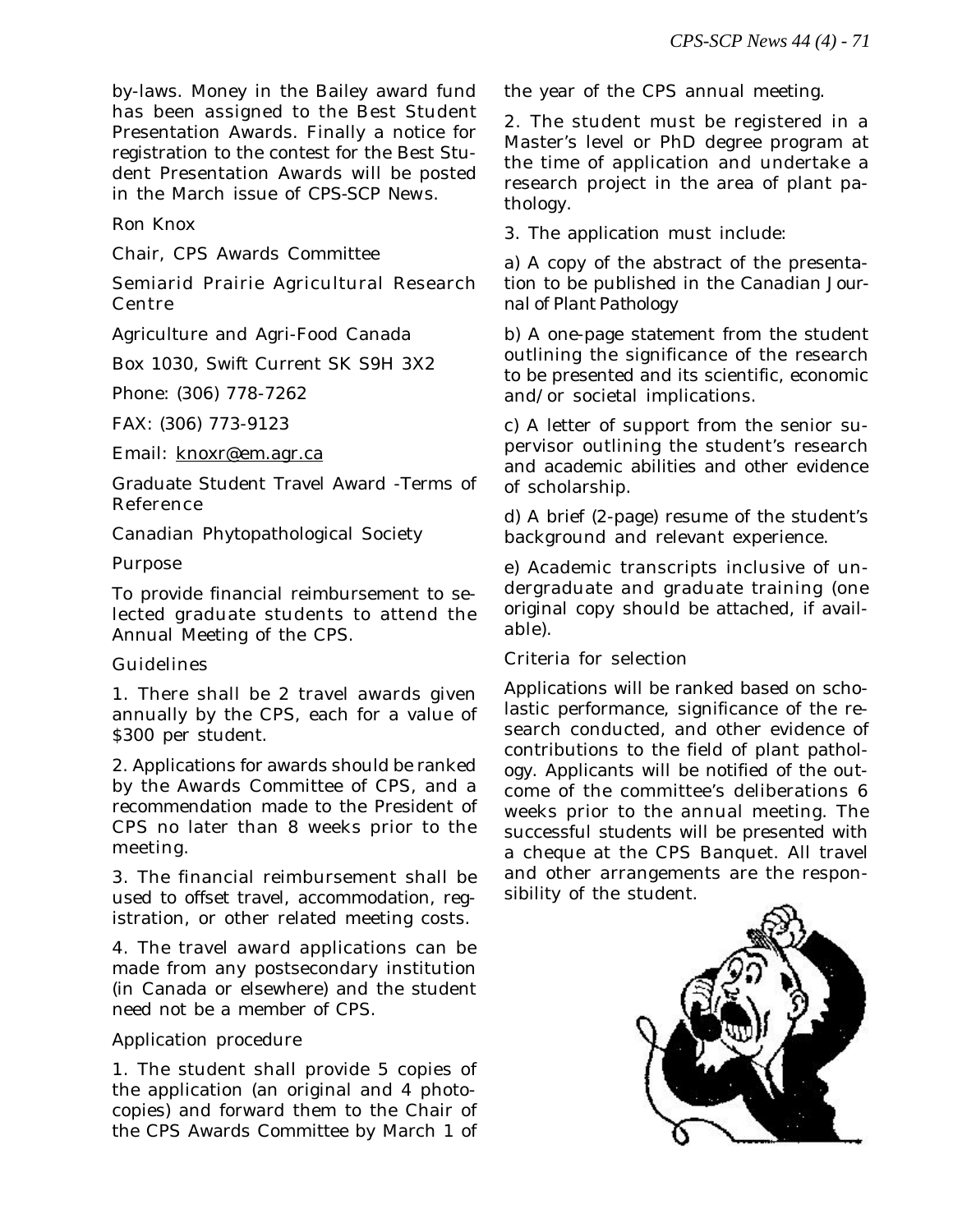## **CPS Regional Meetings**

## **Plant Pathology Society of Alberta**

The twenty first Annual meeting of the Plant Pathology Society of Alberta (PPSA) was held in Edmonton on November 6-8. Sixty-two delegates attended the two-day sessions featuring 19 paper and poster presentations. Mr. **Alireza Navabi**, a PhD student at the University of Alberta, was the recipient of the 2000 Plant Pathology Society of Alberta Scholarship. Mr. Navabi and Ms. **J. Yang** (University of Alberta) shared the prize for the best student paper. Ms. **Therese Despins** , Agriculture & Agri-Food Canada – Lethbridge, received the prize for the best presentation by a technician. Dr. **Karen Bailey**, Vice President of CPS, attended the PPSA meeting and addressed several key concerns of CPS. The next annual meeting of the PPSA will be meeting in Waterton, Alberta.

Submitted by K.I. Mallett

### **2000 Manitoba Regional Meeting**

On November 29, 2000, 36 people attended the Manitoba regional meeting of the CPS. The meeting was held at the AAFC Cereal Research Centre in Winnipeg. The meeting began at 8:30 and ended at 2:00 PM. We had the honour of CPS president, Roger Rimmer, attending the meeting as well as the luncheon. Immediately following the meeting, many of those in attendance proceeded to Gary Platford's retirement party at the Irish Club. The retirement celebration was put on by his colleagues with Manitoba Agriculture and was a roaring success.

The meeting began with the disease situation report. A summary follows:

### **Wheat**

Brent McCallum found leaf rust more often on later seeded crops. Tom Fetch reported that there was not much stem rust on wheat. Steve Haber believes that WSMV may be on the rise. Jeannie Gilbert reported leaf spot levels were moderate to severe, with S. tritici high and spot blotch high. Early seeded spring wheat affected most by FHB. Most fields were at 20-30% FHB index. Jim Menzies did not find much smut in wheat in 2000. Andy Tekauz found winter wheat mostly escaped FHB this year.

#### **Barley**

Andy Tekauz noted that this was an epidemic year for FHB. On average in Manitoba, there was 5% damage to barley from FHB. Some areas, such as the Red River Valley, were much higher. Jeannie Gilbert mentioned that some barley fields were even higher than the wheat in the FHB index. Steve Haber found that BYDV was much less than last year, when it was severe. The difference was attributed to earlier seeding in 2000. Tom Fetch stated that QCC stem rust was the most common race on barley, but levels were low. Jim Menzies found that although smut levels in all cereals were low in 2000, barley had the highest amounts.

### **Oat**

James Chong reported that conditions were not good for crown rust infection. However, 50% of oat varieties grown are susceptible.

### **Pulses**

Jollin Charest reported that Mycosphaerella blight was widespread on peas, but levels were low. Powdery mildew was late this year, and there was not much Sclerotinia in the peas.

### **Flax**

Khalid Rashid found 50% of fields with Fusarium at trace levels to 5%. Pasmo common towards the end of the season, and Sclerotinia stem infection only seen on 2 fields due to little lodging occurring in 2000. There was also much less powdery mildew this year, although aster yellows was above average.

#### **Sunflower**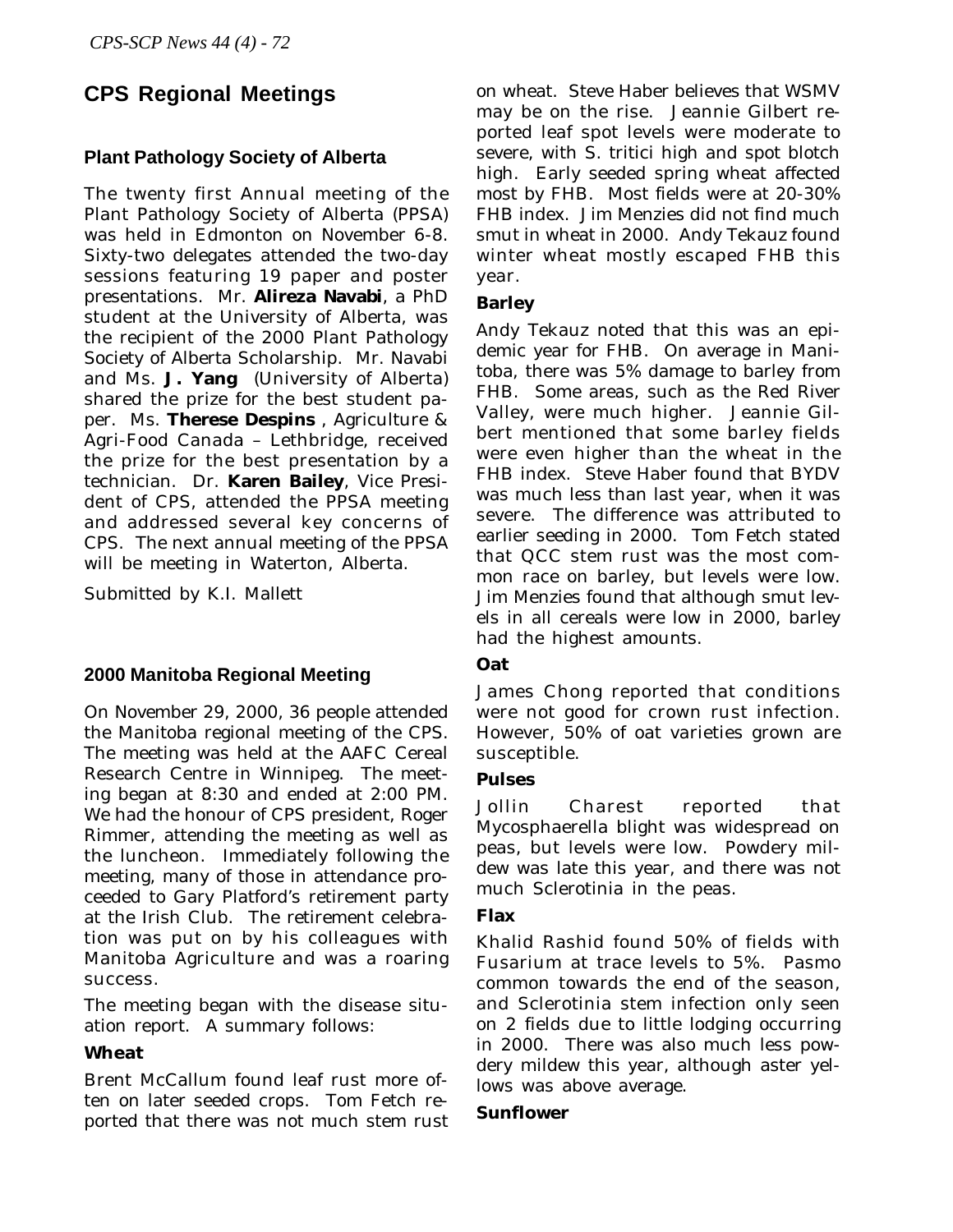Khalid Rashid reported that Sclerotinia was once again the most the most important disease of sunflower, but unlike last year Sclerotinia head rot was more important than wilt. Rust was severe in some locations. Presently, 90% of sunflower hybrids in Manitoba are for confectionary purposes. These have little resistance to Verticillium, and none have resistance to Sclerotinia.

#### **Potatoes**

Ross McQueen found late blight was severe in areas of Manitoba, light in others. Late blight damage in storage is bad this year. Emerging diseases are powdery scab, common scab, dry rot, and Verticillium. (Editors note: It is interesting to hear that this week the J.R. SIMPLOT CO. announced it will build a \$120 million potato processing plant near Portage la Prairie, MB. Facility will have initial capacity of about 300 million lbs and will need 20,000 acres of potatoes. Construction is set to begin next year for completion for '02 harvest. With 2 other plants in the area, project will make Manitoba the biggest potato province.)

Many of these reports will be available in the Plant Disease Survey.

Formal Presentations

Presentations and their authors were as follows:

1) The appearance of wheat stripe rust in Manitoba and Saskatchewan in 2000. Brent McCallum and Tom Fetch, CRC, Winnipeg

2) Update on the 2000 disease situation for vegetable crops and potatoes, and issues and

research needs of these crops. Tracy Shinners-Carnelley, Soils and Crops Branch, Manitoba Agriculture and Food

3) New sources of resistance and/or tolerance to wheat streak mosaic virus (WSMV) in bread and durum wheat. S. Haber, AAFC-CRC; D.L. Seifers, KSU, Hays KS; and J. Clarke, AAFC-SPARC, Swift Current.

4) Components of powdery mildew resistance in field pea. Barbara S. Dyck, Allen G. Xue, and Herbert Tuey, AAFC, Morden, Manitoba

5) Genetics of resistance to crown rust in a partially resistant oat line MN841801. James Chong, Cereal Research Centre, Winnipeg.

Student Paper Competition

For the second time, a student paper competition was held. Participants were as follows:

1) Modeling Phenological and Disease Development for *Amelanchier alnifolia.* Holtslag, Q. A., Remphrey, W. R., Fernando, W. G. D., St-Pierre, R. G., and Ash, G. H. B., University of Manitoba.

2) Potential for biocontrol of *Sclerotinia sclerotiorum*. Sarah C. Savchuk, Dilantha Fernando & Paula Parks, University of Manitoba.

3) Genetic variation in Loose smut of wheat using Amplified Fragment Length Polymorphism (AFLP). Zlatko Popovic and James G. Menzies, Cereal Research Centre.

Congratulations to Sarah Savchuk, and thanks to all the students and their advisers for contributing to the program.

### **Business**

Our president, Roger Rimmer, handed out the student paper award and discussed a number of the current issues facing the CPS.

Respectfully submitted,

Randy Clear

*The December 2000 issue of the I*SPP Newsletter *is now on the web-site at http:// www.isppweb.org/nldec00.htm*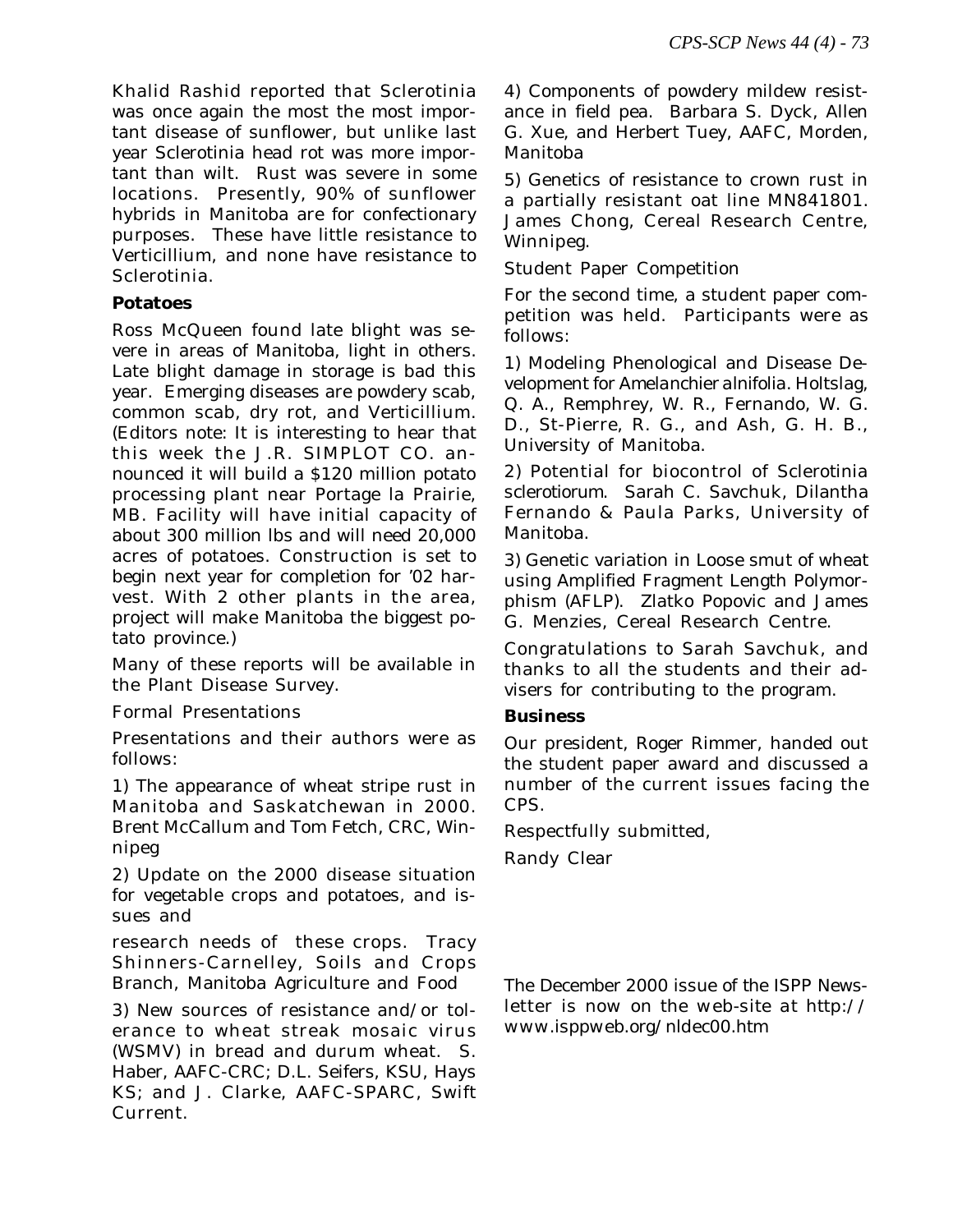## **Announcements & Coming Events**

"Plant Protection and the Environment," has been selected as the theme for the 2001 CPS Meeting in London, Ontario. If you have driven across this continent from east to west, or north to south, you could not have failed to notice that the climax forests and prairie grasslands have given way to soybeans, corn wheat, and other interspersed crops. Agriculture has become the dominant environment. The new era of plant protection must have a focus based on agro-ecology. This meeting hopes to provide a opportunity to discuss how new technologies in plant protection meet the continuing demand to make agriculture the leader in the environmental movement. On behalf of the local organizing committee I invite you to attend this important event, to be held at the Four Points Sheraton Hotel, June 10-13, 2001. More detailed information is now available at the CPS website http://www.cps-scp.ca.

I extend a special invitation to colleagues from industry to come and report to the scientific community as to how your company is contributing to plant protection and to a better environment. We need to hear from you about new products, new approaches, and new initiatives toward solving issues of plant protection. All of June 13 will be devoted to 2 colloquia on issues from industry, government, and academia that relate to new technological approaches and products for plant protection. If you are interested in giving a paper in this session please let me know as soon as possible so that we can ensure a spot for you on this program. We are looking for novel areas of plant protection using biological control, soil amendments and organic processes, new chemicals and protectants, induced resistance processes, novel germplasm and genetically modified material, etc. I ask colleagues from CPS to pass this message to any companies or organizations (including grower groups) that would not normally receive CPS news. If you know of some one that has a good story

and should be on this program please ask them to contact me. I look forward to hearing from you.

On behalf of the 2001 Organization Committee - George Lazarovits

LazarovitsG@em.agr.ca

phone: 519-457-1470 ext. 293

Several societies are co-sponsoring a symposium "**Risks of exotic forest pests and their impact on trade, an online workshop**". APS is the main lead sponsor. The web site for this April 16-29 workshop is accessible through our CPS web site, or http://www.apsnet.org/meetings/ ExoticPests/. There will be about 42 papers presented by leading authorities from around the world. Each paper can be discussed by you online. At the 2001 annual meeting of APS there will be discussions considering a follow-up for the online symposium which will cover all plant pests and their impact on trade. - CHECK IT OUT!

Rich Hunt

**Richard Hamelin**, Service Canadien des Forêts-Québec, est présentement en détachement à Genevision, une compagnie de biotechnologie de la région de Montréal qui développe des systèmes moléculaires de diagnostique des microorganismes pour les applications environnementales et agro-alimentaires. Il travaille sur le développement d'une trousse commerciale pour le diagnostic rapide et efficace des pathogènes forestiers. Le projet devrait déboucher sur des applications commerciales pour l'inspection des semis par les ministrères provinciaux et l'agence canadienne d'inspection des aliments.

**Jean Bérubé**, Service Canadien des Forêts-Québec, est un pathologiste forestier qui ne s'intéresse pas qu'aux champignons néfastes, mais aussi aux champignons bénéfiques, telles les moississures nobles. Il vient de publier un livre sur les vins italiens, intitulé "Tutto Italiano". Ce livre a été inspiré des